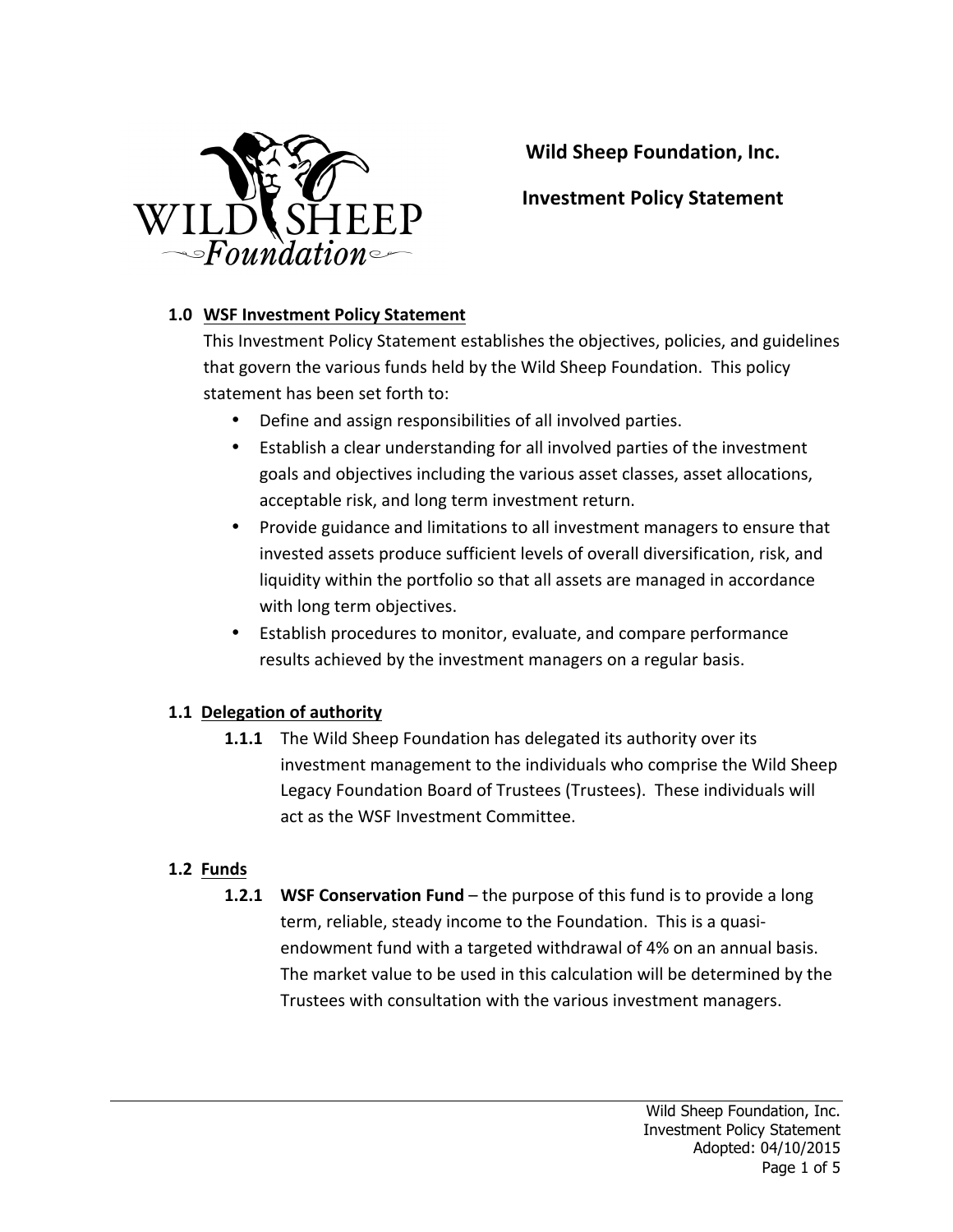- **1.2.2 WSF Life Member Fund** the purpose of this fund is to provide a long term reliable, steady income to the Foundation to service Life Members. This is a general investment fund with a targeted withdrawal of 4% on an annual basis. The market value to be used in this calculation will be determined by the Trustees in consultation with the various investment managers.
- **1.2.3** WSF Gift Annuity Fund the purpose of this fund is to honor the various WSF Gift Annuity agreements. This is a Gift Annuity fund, and as such, withdrawals will be limited to those required to satisfy the gift annuity agreements. Once the terms of a specific gift annuity are satisfied the remaining funds associated with that annuity will be withdrawn and directed towards the WSF or WSLF fund(s) the owner has specified. If the owner has not specified a fund the Board of Directors will direct the funds in the best interest of the Foundation.

## **1.3 Investment Objective**

The investment objective of the funds is to achieve a long-term growth of principal and income for permanent and quasi-endowment funds. While WSF recognizes the importance of preservation of capital, the Foundation also adheres to the principal that varying degrees of investment risk are generally rewarded with concomitant returns. The following risks shall be considered:

- Volatility: the potential for loss of value of the portfolio due to year-toyear fluctuations in return relative to the one year expected return.
- Concentration: the potential loss in value of the portfolio due to substantial overweight in any sector(s), sub-sector(s), industry (ies), or security (ies).
- Credit: the potential loss in value of the portfolio due to decline in credit worthiness of an investment.
- Inflation: the potential loss in value of the portfolio due to decline in value of the momentary unit on which the investment was based.
- Liquidity: the potential inability to sell an investment in a timely manner without offering a discount to its fair market value.

For donor funds that are short-term, the investment principal is to consider safety first to preserve capital.

#### **1.4 Asset Classes**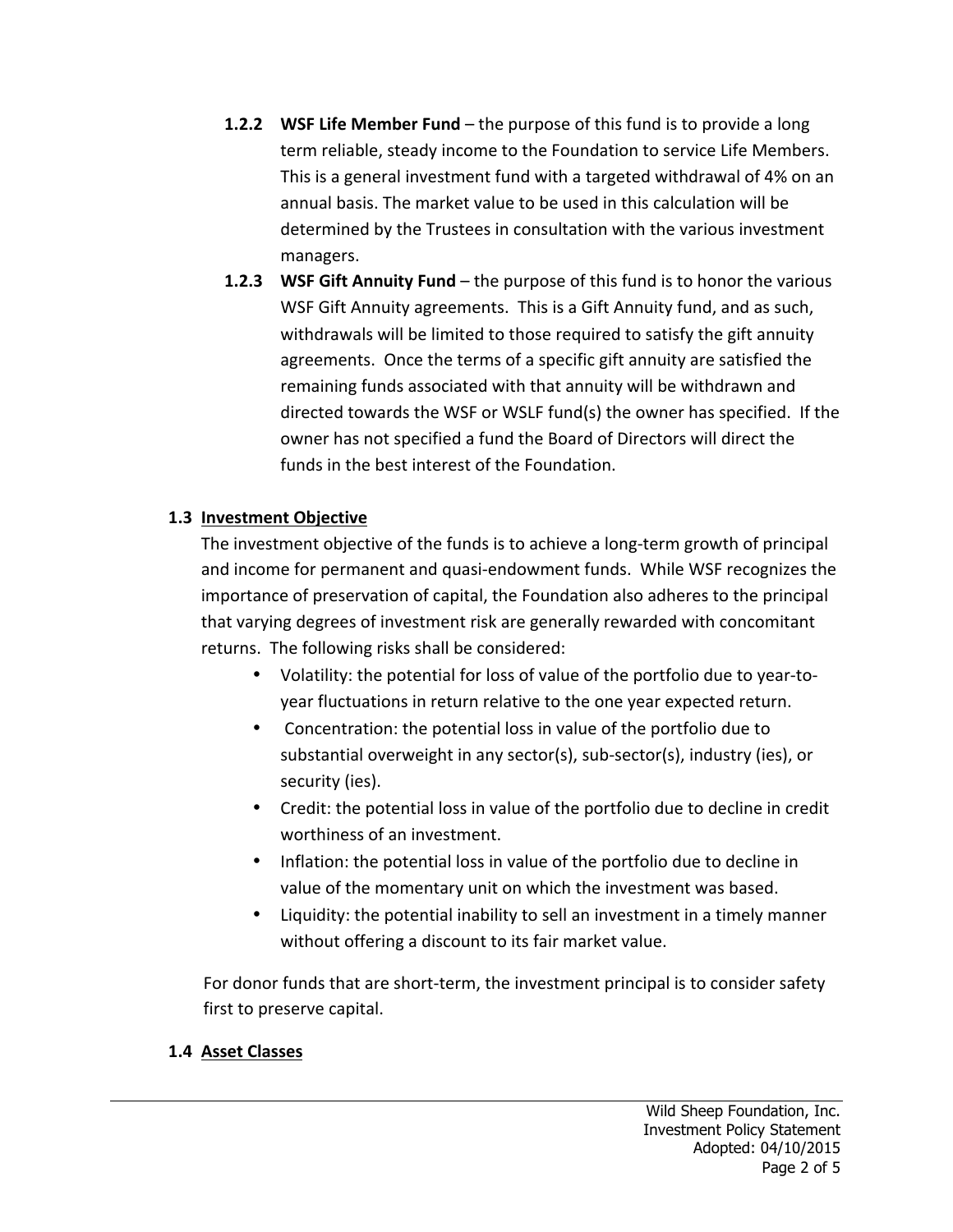Investments are to be made in the following asset classes: equity investments, fixed income securities, cash equivalents (maturities less than one year), and alternatives (hedge funds, managed futures, private equity).

## **1.5 Asset Allocation**

To accomplish the investment objectives of permanent and quasi-endowment funds, based on time horizon, risk tolerance, performance expectations, and asset class preferences an optimal portfolio has been identified. The Trustees should allocate assets within the following ranges and in consideration of the following target positions:

| <b>Asset Class</b>   | Lower Limit | <b>Strategic Allocation Upper Limit</b> |     |
|----------------------|-------------|-----------------------------------------|-----|
| Equities             | 35%         | 60%                                     | 70% |
| Fixed Income         | 25%         | 35%                                     | 60% |
| Cash and Equivalents | 0%          | 0%                                      | 10% |
| Alternatives         | 0%          | 5%                                      | 15% |

No more than 6% of the equity portfolio at market value shall be invested in any one company. With the exception of the U.S. Treasury and government agencies, no more than 10% of the fixed income portfolio shall be invested in any one issuer.

It is intended that at least annually, all permanent and quasi-endowment funds will be re-balanced to the extent possible, to be in line with the targeted strategic allocation. However, the timing of such re-balancing is at the discretion of the Trustees.

Significant contributions (or withdrawals) can result in exceeding the limits of the asset allocations and, in some cases; the prudent strategy is to bring the assets back into limits over a period of time. In these situations, the Trustees will determine the strategy to bring the assets back into limits and the time required. It is understood and acceptable that asset allocations remain out of limits during this period as the actions are in the best interest of the Foundation and its donors.

For donor funds intended for short term duration, the asset allocation should be strictly cash and equivalents to maximize returns for the time duration of the funds.

#### **1.6 Asset Quality**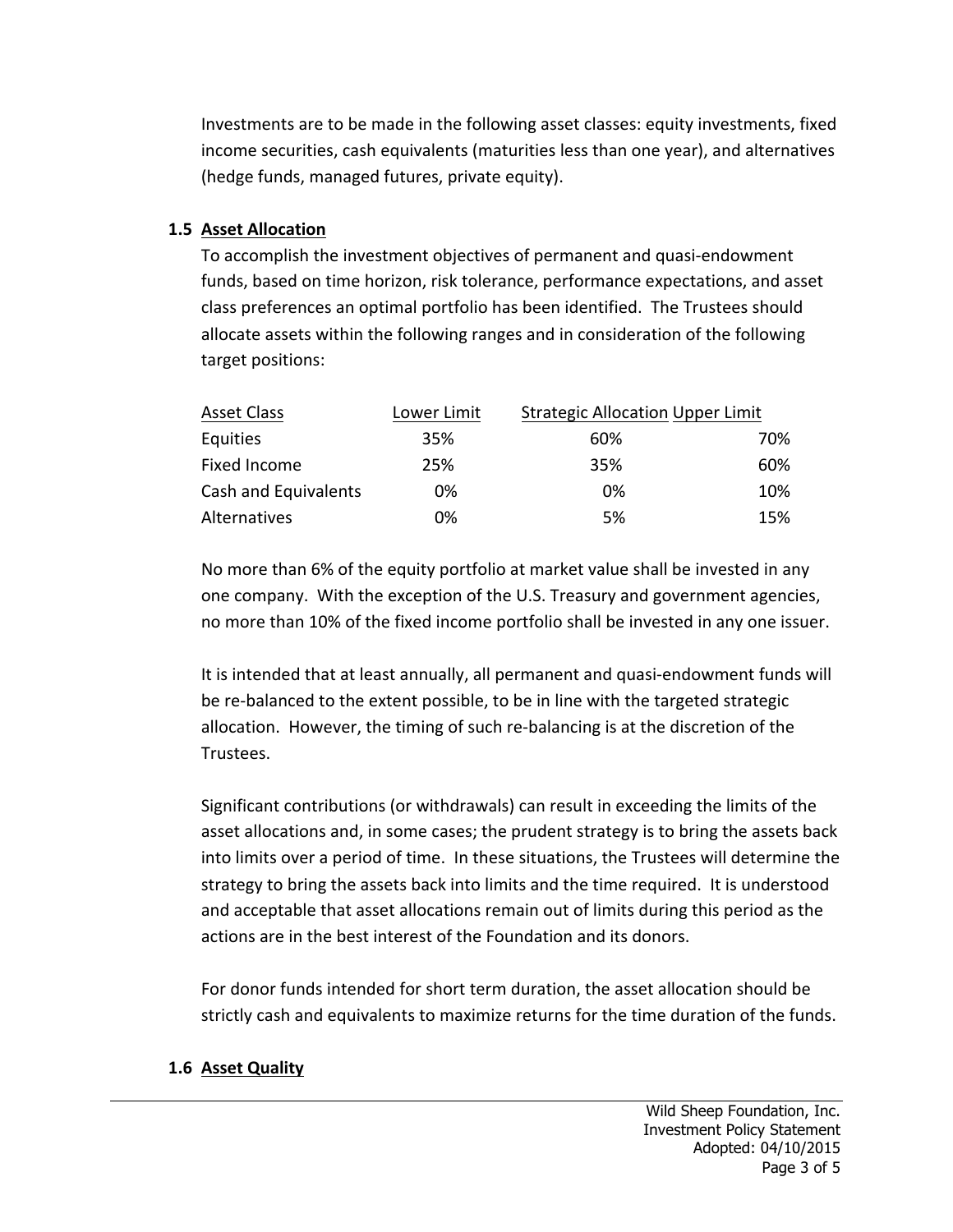## **1.6.1 Equity Investments**

Equity investments should be publicity traded companies that are listed on a major exchange or national, over the counter market. Domestic and International equity investments may include common stocks, American Depository Receipts (ADRs), stock mutual funds, exchange-traded funds and common trust funds. All asset classes are acceptable in the above indicated investment vehicles including alternative type of. Such alternative investment classes, however, may not generate unrelated business taxable income or debt, which is prohibited.

#### **1.6.2 Fixed Income Securities**

Fixed Income Securities may include U.S. Treasury and government agency obligations and corporate bonds. The quality rating of all fixed income securities should be "A" or better, as rated by Standard and Poor's or Moody's. Fixed income investments may include individual bonds, mutual funds, or common trust funds.

## **1.6.3 Cash Equivalents**

Cash Equivalents may include commercial paper, certificates of deposits, U.S. Treasury and government agency securities, or money market funds invested in these securities. Commercial paper and certificates of deposit should be rated  $A-1/P-1$  or better.

#### 1.6.4 Mutual Funds and Commingled Funds

Mutual Funds and Commingled Funds may be used as investment vehicles if the Trustees deem appropriate.

## **1.6.5 Restriction**

All assets may only be placed in investments that are under jurisdiction of the Courts of the U.S.A.

#### **1.7 Statutory Investment Requirements**

All investments for charitable gift annuity contracts and other gift instruments that have certain statutory requirements imposed by laws of various states will be adhered to and, at a minimum, in compliance with the particular state where the contract was issued. If the investment regulations of more highly regulated states are adopted, then those statutory investment requirements will be complied with.

#### **1.8 Reporting Requirements**